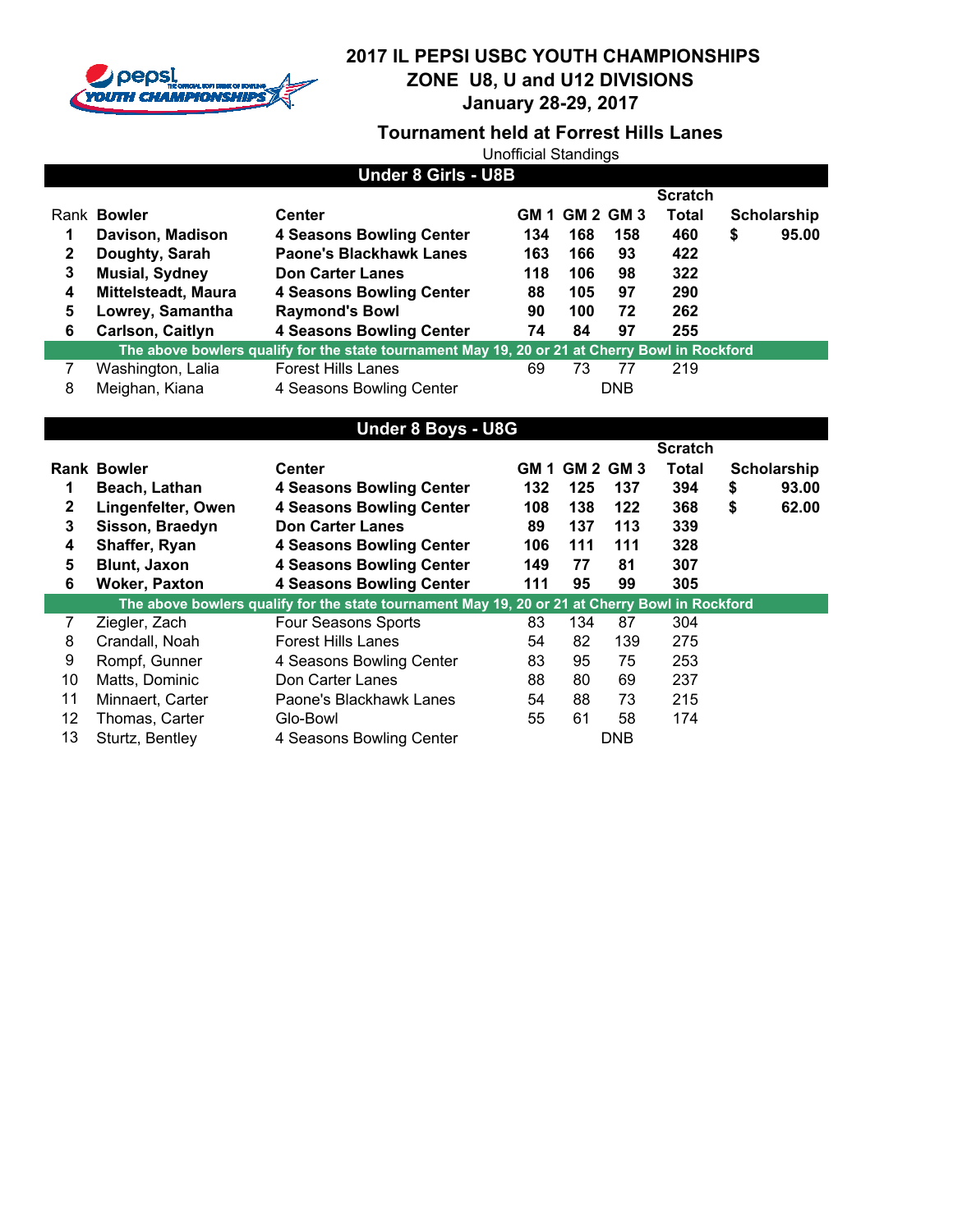

**Tournament held at Forrest Hills Lanes**

| Under 10 Girls - U10G |                          |                                                                                                |     |                |     |                |    |             |
|-----------------------|--------------------------|------------------------------------------------------------------------------------------------|-----|----------------|-----|----------------|----|-------------|
|                       |                          |                                                                                                |     |                |     | <b>Scratch</b> |    |             |
|                       | <b>Rank Bowler</b>       | <b>Center</b>                                                                                  |     | GM 1 GM 2 GM 3 |     | <b>Total</b>   |    | Scholarship |
| 1                     | Minch, Rylee             | <b>Park Lanes</b>                                                                              | 132 | 125            | 122 | 379            | \$ | 125.00      |
| $\mathbf{2}$          | Aumann, Alexis           | <b>Forest Hills Lanes</b>                                                                      | 113 | 120            | 124 | 357            | \$ | 62.00       |
| $\mathbf{2}$          | Roberts, Allison         | <b>Don Carter Lanes</b>                                                                        | 125 | 125            | 107 | 357            | \$ | 62.00       |
| 4                     | <b>Vincent, Cassidy</b>  | <b>T-Byrd Lanes</b>                                                                            | 94  | 105            | 154 | 353            |    |             |
| 5                     | <b>Baggarly, Madison</b> | <b>Don Carter Lanes</b>                                                                        | 119 | 83             | 119 | 321            |    |             |
| 6                     | Plodzien, Jessica        | <b>Don Carter Lanes</b>                                                                        | 103 | 99             | 112 | 314            |    |             |
|                       |                          | The above bowlers qualify for the state tournament May 19, 20 or 21 at Cherry Bowl in Rockford |     |                |     |                |    |             |
| 7                     | Teves, Ashlin            | Don Carter Lanes                                                                               | 112 | 88             | 90  | 290            |    |             |
| 8                     | Cantrell, Elyssa         | 4 Seasons Bowling Center                                                                       | 91  | 103            | 91  | 285            |    |             |
| 9                     | Huot, Kaylynn            | <b>Forest Hills Lanes</b>                                                                      | 95  | 106            | 75  | 276            |    |             |
| 10                    | Niesman, Desiree         | 4 Seasons Bowling Center                                                                       | 91  | 87             | 96  | 274            |    |             |
| 11                    | Bland, Jaidyn            | Don Carter Lanes                                                                               | 104 | 89             | 80  | 273            |    |             |
| 12                    | Smith, Ashlyn            | The Cherry Bowl                                                                                | 85  | 93             | 93  | 271            |    |             |
| 13                    | Johnson, Jayden          | <b>T-Byrd Lanes</b>                                                                            | 100 | 103            | 66  | 269            |    |             |
| 14                    | Lunsford, Grace          | Raymond's Bowl                                                                                 | 95  | 87             | 86  | 268            |    |             |
| 15                    | Pinegar, Torie           | Plum Hollow                                                                                    | 93  | 61             | 99  | 253            |    |             |
| 16                    | Beach, Diem              | 4 Seasons Bowling Center                                                                       | 80  | 67             | 95  | 242            |    |             |
| 17                    | Ludwig, Makayla          | <b>T-Byrd Lanes</b>                                                                            | 57  | 97             | 82  | 236            |    |             |
| 18                    | Adams, Faith             | <b>T-Byrd Lanes</b>                                                                            | 64  | 81             | 88  | 233            |    |             |
| 19                    | Dickson, Desiree         | Raymond's Bowl                                                                                 | 64  | 97             | 66  | 227            |    |             |
| 20                    | Brooks, Qierra           | 4 Seasons Bowling Center                                                                       | 91  | 55             | 64  | 210            |    |             |
| 21                    | Bedin, Chloe             | <b>Forest Hills Lanes</b>                                                                      | 47  | 88             | 62  | 197            |    |             |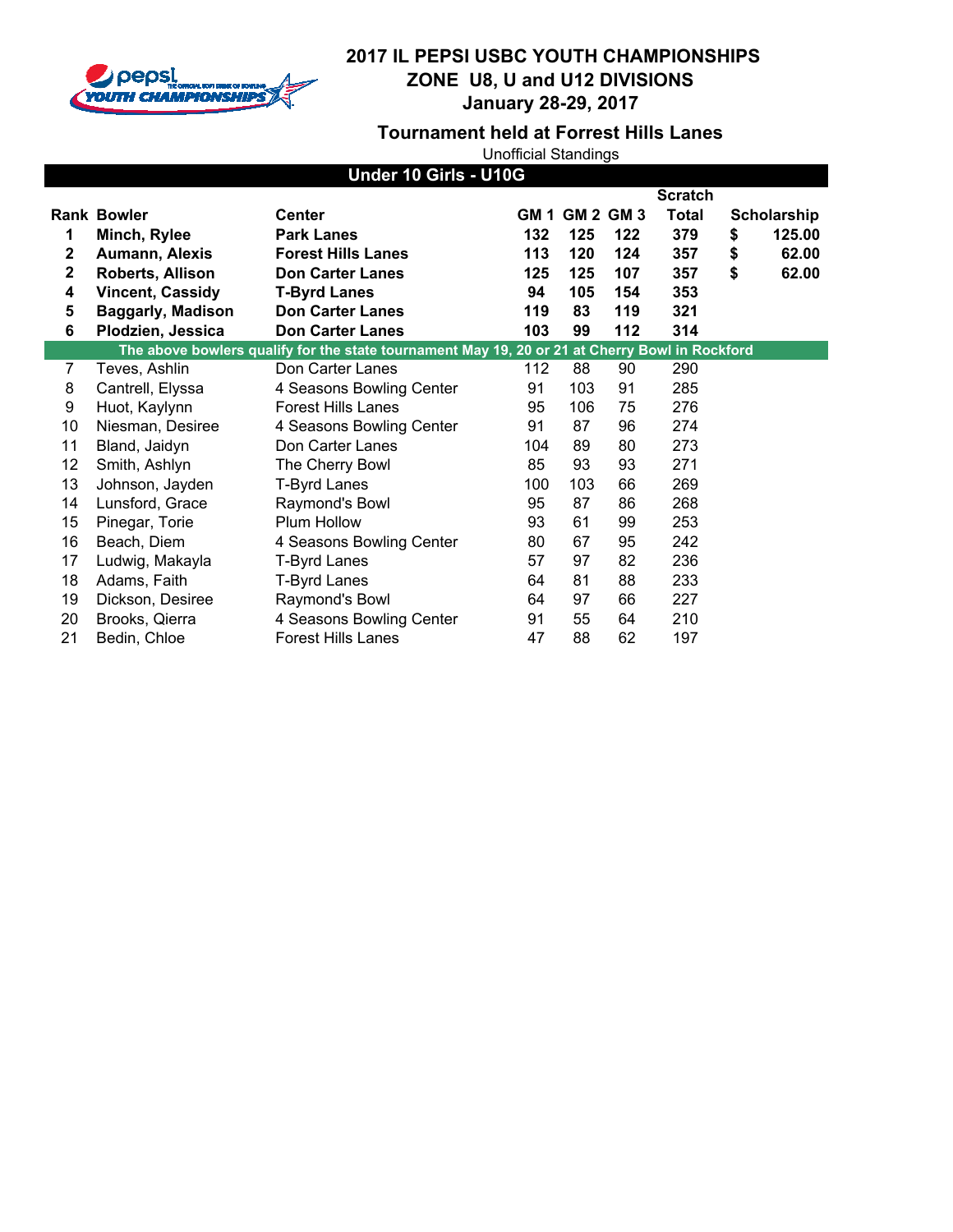

**Tournament held at Forrest Hills Lanes**

| Under 10 Boys - U10B |                            |                                                                                                |     |                       |            |                |    |             |
|----------------------|----------------------------|------------------------------------------------------------------------------------------------|-----|-----------------------|------------|----------------|----|-------------|
|                      |                            |                                                                                                |     |                       |            | <b>Scratch</b> |    |             |
|                      | <b>Rank Bowler</b>         | <b>Center</b>                                                                                  |     | <b>GM 1 GM 2 GM 3</b> |            | Total          |    | Scholarship |
| 1                    | Jordan, Landin             | <b>Mardi Gras Lanes</b>                                                                        | 186 | 201                   | 144        | 531            | \$ | 119.00      |
| 2                    | <b>Woker, Payton</b>       | <b>4 Seasons Bowling Center</b>                                                                | 172 | 107                   | 229        | 508            | \$ | 89.00       |
| 3                    | Jordan, Griffin            | <b>Mardi Gras Lanes</b>                                                                        | 151 | 159                   | 137        | 447            | \$ | 53.00       |
| 4                    | Munch, Evan                | <b>Mardi Gras Lanes</b>                                                                        | 140 | 140                   | 166        | 446            | \$ | 36.00       |
| 5                    | <b>Carpenter, Brayland</b> | <b>Forest Hills Lanes</b>                                                                      | 142 | 146                   | 106        | 394            |    |             |
| 6                    | Grados, Royce              | <b>Four Seasons Sports</b>                                                                     | 160 | 117                   | 102        | 379            |    |             |
|                      |                            | The above bowlers qualify for the state tournament May 19, 20 or 21 at Cherry Bowl in Rockford |     |                       |            |                |    |             |
| 7                    | Marinelli, Lukas           | Don Carter Lanes                                                                               | 131 | 117                   | 123        | 371            |    |             |
| 8                    | Tenglin, Austin            | Glo-Bowl                                                                                       | 120 | 104                   | 145        | 369            |    |             |
| 9                    | Ozgowicz, Joseph           | Mardi Gras Lanes                                                                               | 124 | 128                   | 113        | 365            |    |             |
| 10                   | Musial, Jackson            | Don Carter Lanes                                                                               | 92  | 117                   | 137        | 346            |    |             |
| 11                   | Merriman, Dalton           | <b>T-Byrd Lanes</b>                                                                            | 95  | 128                   | 109        | 332            |    |             |
| 12                   | Marceau, Sawyer            | Town & Country Lanes                                                                           | 78  | 113                   | 114        | 305            |    |             |
| 13                   | Titus, Devin               | Park Lanes                                                                                     | 93  | 91                    | 113        | 297            |    |             |
| 14                   | Titus, Dake                | Park Lanes                                                                                     | 86  | 89                    | 115        | 290            |    |             |
| 15                   | Markham, Ryan              | Mardi Gras Lanes                                                                               | 100 | 80                    | 103        | 283            |    |             |
| 16                   | Malloy, Spencer            | Four Seasons Sports                                                                            | 75  | 110                   | 95         | 280            |    |             |
| 17                   | Kaelin, Hunter             | Four Seasons Sports                                                                            | 98  | 97                    | 76         | 271            |    |             |
| 18                   | Kilbreath, Colton          | Park Lanes                                                                                     | 105 | 54                    | 97         | 256            |    |             |
| 19                   | Waddle, Levi               | <b>T-Byrd Lanes</b>                                                                            | 87  | 68                    | 75         | 230            |    |             |
| 20                   | Novak-Leathers, Kody       | Don Carter Lanes                                                                               | 55  | 70                    | 97         | 222            |    |             |
| 21                   | Roe, Dylan                 | <b>T-Byrd Lanes</b>                                                                            | 60  | 59                    | 87         | 206            |    |             |
| 22                   | Spencer, Isaac             | Park Lanes                                                                                     | 63  | 56                    | 54         | 173            |    |             |
| 23                   | Bell III, Charles          | Paone's Blackhawk Lanes                                                                        | 59  | 51                    | 53         | 163            |    |             |
| 24                   | Meinert, Mayson            | 4 Seasons Bowling Center                                                                       | 48  | 49                    | 50         | 147            |    |             |
| 25                   | Daniels, Jayden            | 4 Seasons Bowling Center                                                                       |     |                       | <b>DNB</b> |                |    |             |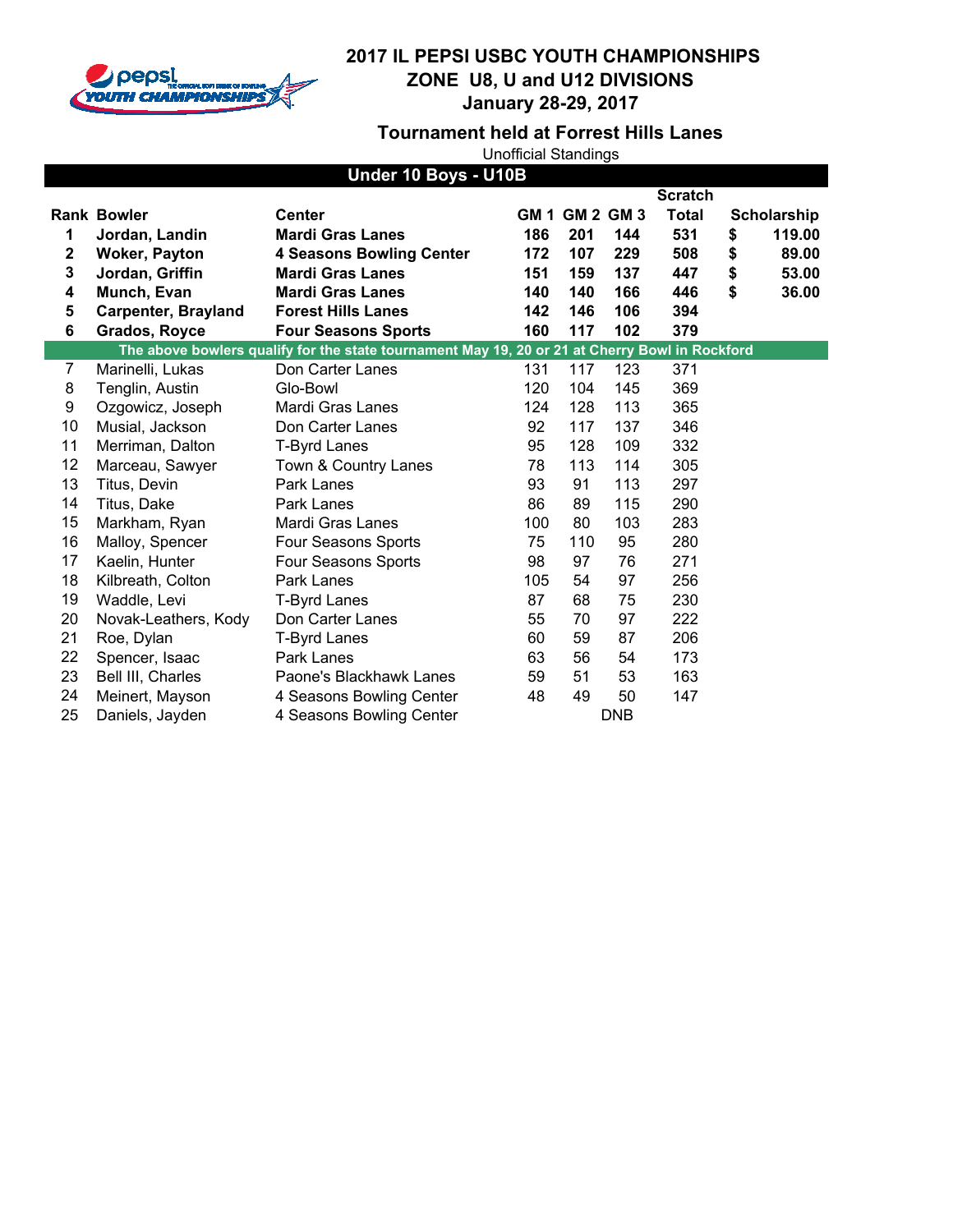

**Tournament held at Forrest Hills Lanes**

| Under 12 Girls - U12G   |                          |                                                                                               |     |                       |     |                |    |             |
|-------------------------|--------------------------|-----------------------------------------------------------------------------------------------|-----|-----------------------|-----|----------------|----|-------------|
|                         |                          |                                                                                               |     |                       |     | <b>Scratch</b> |    |             |
|                         | <b>Rank Bowler</b>       | <b>Center</b>                                                                                 |     | <b>GM 1 GM 2 GM 3</b> |     | Total          |    | Scholarship |
| 1                       | Lathrop, Maxine          | <b>Mardi Gras Lanes</b>                                                                       | 131 | 179                   | 126 | 436            | \$ | 142.00      |
| $\overline{\mathbf{2}}$ | <b>Bennett, Adrianna</b> | <b>Don Carter Lanes</b>                                                                       | 134 | 155                   | 146 | 435            | \$ | 85.00       |
| 3                       | Davison, Marissa         | <b>4 Seasons Bowling Center</b>                                                               | 126 | 186                   | 110 | 422            | \$ | 57.00       |
| 4                       | Herrera, Brianna         | <b>Elgin Lanes</b>                                                                            | 153 | 120                   | 141 | 414            |    |             |
| 5                       | Distaso, Kaycie          | <b>Forest Hills Lanes</b>                                                                     | 104 | 172                   | 108 | 384            |    |             |
| 6                       | Royalty, Kayden          | <b>Four Seasons Sports</b>                                                                    | 132 | 121                   | 130 | 383            |    |             |
|                         |                          | The above bowlers qualify for the state tournament May 19 - 21 at Don Carter Bowl in Rockford |     |                       |     |                |    |             |
| $\overline{7}$          | Herdklotz, Hannah        | Park Lanes                                                                                    | 137 | 128                   | 111 | 376            |    |             |
| 8                       | Dickson, Savannah        | Raymond's Bowl                                                                                | 119 | 131                   | 123 | 373            |    |             |
| 9                       | Lingel, Haylee           | <b>Forest Hills Lanes</b>                                                                     | 135 | 96                    | 125 | 356            |    |             |
| 10                      | Carten, Tori             | <b>T-Byrd Lanes</b>                                                                           | 119 | 122                   | 103 | 344            |    |             |
| 11                      | Kerr, Hailee             | The Cherry Bowl                                                                               | 118 | 92                    | 130 | 340            |    |             |
| 12                      | Niesman, Taylor          | 4 Seasons Bowling Center                                                                      | 114 | 127                   | 94  | 335            |    |             |
| 13                      | Sundquist, Audrey        | 4 Seasons Bowling Center                                                                      | 88  | 104                   | 141 | 333            |    |             |
| 14                      | Nicholson, Alexis        | Park Lanes                                                                                    | 78  | 156                   | 96  | 330            |    |             |
| 15                      | Penticoff, Abigail       | 4 Seasons Bowling Center                                                                      | 110 | 112                   | 104 | 326            |    |             |
| 16                      | Scichowski, Gina         | Raymond's Bowl                                                                                | 86  | 95                    | 131 | 312            |    |             |
| 17                      | Dyson, Mackenzie         | 4 Seasons Bowling Center                                                                      | 98  | 100                   | 100 | 298            |    |             |
| 18                      | Stover, Brandi           | Four Seasons Sports                                                                           | 68  | 133                   | 94  | 295            |    |             |
| 19                      | Heineman, Chloe          | Raymond's Bowl                                                                                | 73  | 120                   | 98  | 291            |    |             |
| 20                      | Triplett, Kelsey         | <b>Forest Hills Lanes</b>                                                                     | 91  | 87                    | 108 | 286            |    |             |
| 21                      | Webster, Emily           | 4 Seasons Bowling Center                                                                      | 90  | 99                    | 91  | 280            |    |             |
| 22                      | Erb, Karis               | Plum Hollow                                                                                   | 72  | 96                    | 101 | 269            |    |             |
| 23                      | Wells, Kayla             | <b>T-Byrd Lanes</b>                                                                           | 73  | 106                   | 84  | 263            |    |             |
| 24                      | Crutcher, Antonia        | Don Carter Lanes                                                                              | 95  | 77                    | 82  | 254            |    |             |